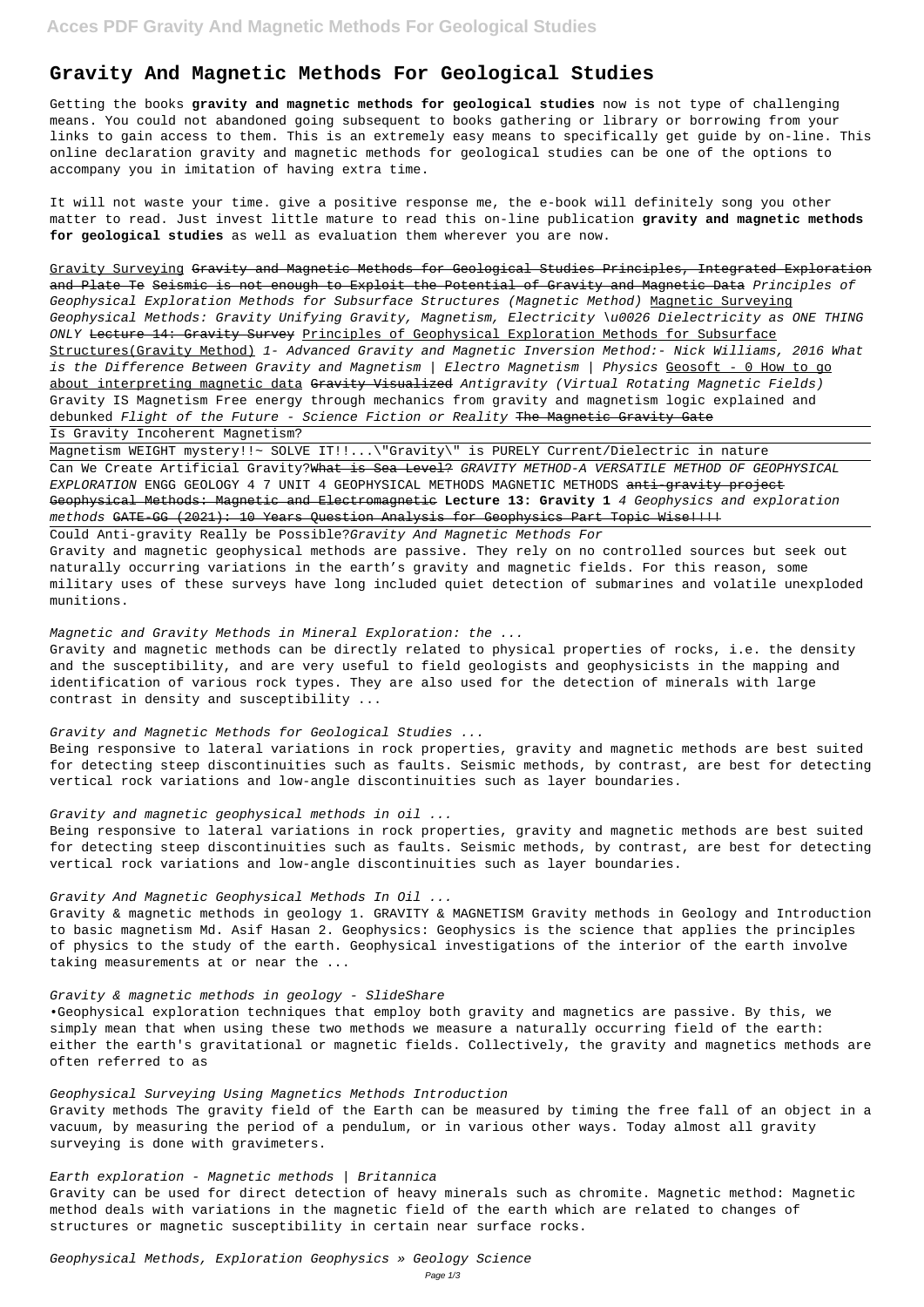This Quiz contains the questions from the basics and applications of Gravity and Magnetic methods used in Geophysical Investigations. Enjoy the Quiz n Tk cr. . . . Be Happy. . . All the best. . . . . More Magnetic Surveying Quizzes. Gravity And Space Gravity And Space .

#### Gravity & Magnetic Surveying - ProProfs Quiz

Gravity and magnetic (discussed below) methods detect only lateral contrasts in density or magnetization, respectively. In contrast, electrical and seismic methods can detect vertical, as well as lateral, contrasts of resistivity and velocity or reflectivity.

### GEOPHYSICAL METHODS IN EXPLORATION AND MINERAL ...

Principles of magnetic methods; Instruments for magnetic measurements for geophysical Exploration; Principles of various magnetic instruments; Relation between gravity and magnetic methods; Magnetic effect over different types of geological structures; Data Processing of field magnetic observations; Delineation of magnetic anomaly parameters ...

When compared to the seismic reflection method which responds best to a horizontally layered earth, the gravity and magnetic methods respond best to vertical interfaces generating lateral density and magnetisation changes, for example, across a bounding fault separating basement (high density and magnetisation) from sediment (low density and magnetisation).

#### Gravity Survey - an overview | ScienceDirect Topics

Petroleum geophysical exploration in the Free World, consisting of seismic, gravity, ground magnetic, and other nonairborne geophysical methods, rose 1.6 percent in 1963 over 1962.

#### Gravity and magnetic methods | Request PDF

#### GP 402 Gravity and Magnetic Methods – Department of Earth ...

Gravimetric and magnetic methods utilize measurements of potential fields in the vicinity of planetary bodies. The long-wavelength part of the external gravitational field provides information on the structure of planetary interiors.

#### Magnetic Method - an overview | ScienceDirect Topics

Similarities and differences between gravity and magnetic. 1. 1) Geophysical exploration techniques that employ both gravity and magnetic are passive. By this, we simply mean that when using these two methods we measure a naturally occurring field of the earth. Collectively, the gravity and magnetic methods are often referred to as potential methods and the gravitational and magnetic fields that we measure are referred to as potential fields.

#### Similarities and differences between gravity and magnetic

Gravity and magnetic methods can be directly related to physical properties of rocks, i.e. the density and the susceptibility, and are very useful to field geologists and geophysicists in the mapping and identification of various rock types. They are also used for the detection of minerals...

#### Gravity and Magnetic Methods for Geological Studies ...

Enhancing geological interpretations with gravity and magnetics across all petroleum plays August 10, 2014 As the utility of gravity and magnetic methods for oil exploration expands, so does the need for more awareness on how these methods can be used to enhance geological interpretations, according to Calgary-based consultant Henry Lyatsky.

#### Enhancing geological interpretations with gravity and ...

Curricular Designation: elective. Catalog Description: Interpretation of gravity and magnetic anomalies based on forward modeling techniques, including space filtering to enhance anomalies of importance. Emphasis will also be given to the design of the gravity/magnetic survey based on cost, implementation, and interpretation methods used.

This combination of textbook and reference manual provides a comprehensive account of gravity and magnetic methods for exploring the subsurface using surface, marine, airborne and satellite measurements. It describes key current topics and techniques, physical properties of rocks and other earth materials, and digital data analysis methods used to process and interpret anomalies for subsurface information. Each chapter starts with an overview and concludes by listing key concepts to consolidate new learning. An accompanying website presents problem sets and interactive computer-based exercises, providing hands-on experience of processing, modeling and interpreting data. A comprehensive online suite of full-color case histories illustrates the practical utility of modern gravity and magnetic surveys. This is an ideal text for advanced undergraduate and graduate courses and reference text for research academics and professional geophysicists. It is a valuable resource for all those interested in petroleum, engineering, mineral, environmental, geological and archeological exploration of the lithosphere.

Gravity and magnetic methods can be directly related to physical properties of rocks, i.e. the density and the susceptibility, and are very useful to field geologists and geophysicists in the mapping and identification of various rock types. They are also used for the detection of minerals with large contrast in density and susceptibility compared to country rock. This reference volume consists of two